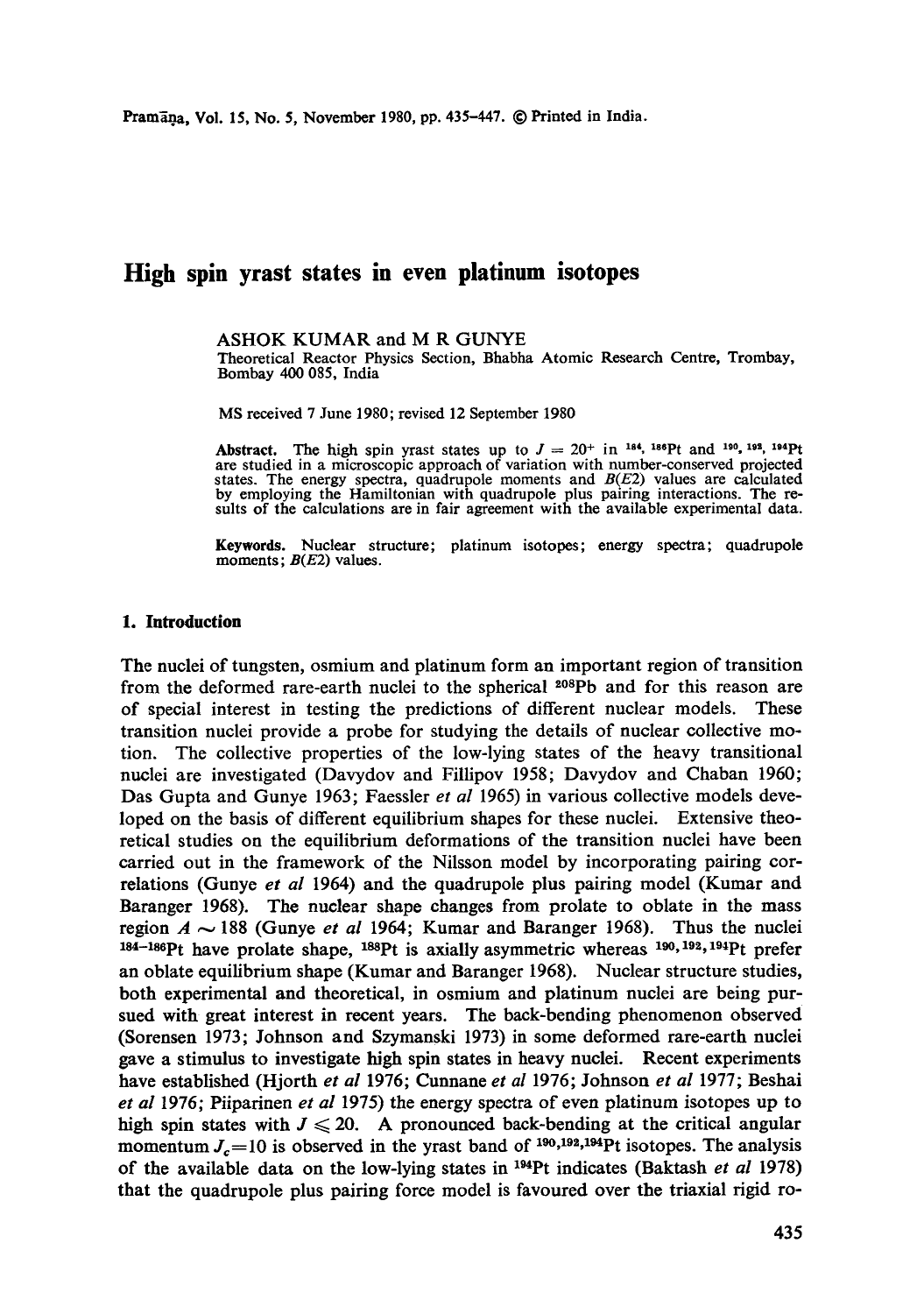tator model. The aim of this paper is to see whether the quadrupole plus pairing force model which ascribes prolate equilibrium shapes to <sup>184, 186</sup>Pt and oblate equilibrium shapes to  $^{190,192,194}$ Pt can explain the observed characteristics of their energy spectra of the yrast band.

The anomalous back-bending behaviour in the rotational band is interpreted as a manifestation of the Coriolis interaction between the collective and intrinsic motion of nucleons. There are two alternative proposals to explain the anomalous behaviour in terms of the Coriolis force. Mottelson and Valatin (1960) attribute this anomalous behaviour to the Coriolis antipairing phase transition from the superfluid to the normal nuclear state. The alternative proposal by Stephens and Simon (1972) states that certain individual nucleons may respond to the Coriolis force prior to the phase transition proposed by Mottelson and Valatin (1960). The rotation alignment proposal of Stephens and Simon (1972) attributes back-bending to the Coriolis decoupling of a nucleon pair in orbital with high angular momentum *j* from the rotating core and subsequent alignment with the core angular momentum. The Coriolis force is strong if the Fermi surface is close to the substates of high-j states with small projection  $\Omega$  on the symmetry axis and under such circumstances, the decoupled band can drop below the completely paired normal band at higher spins, thus causing back-bending. It thus seems that the singleparticle orbitals with low  $\Omega$  and high j near the Fermi surface play an important role in the anomalous effect occurring at some critical angular momentum.

It is of interest to gain an insight into the intrinsic structure of the high spin states from a microscopic theory. Some attempts (Faessler *et al* 1974, Warke and Gunye 1975, 1976) are made in this direction to understand the structure of high spin states in the framework of the many-body variational formalism with good angular momentum. Apart from the complication of angular momentum projection in a large configuration space, there is yet another complication due to number projection (Grummer *et al* 1975; Gunye and Warke 1979) from the pair-correlated variational state. It is found (Gunye and Warke 1979) that the number conservation in each projected state improves the quality of the agreement between theoretical and experimental results. In this paper, we report the results of the microscopic calculations on the yrast states of  $^{184,186}$ Pt and  $^{190,192,194}$ Pt nuclei. The details of the calculations, performed in a variational formulation with angular momentum projection by conserving the nucleon numbers in each projected state, are given in  $\delta$ 2. The conserving the nucleon numbers in each projected state, are given in  $\S2$ results are discussed in §3 and the conclusions in §4.

## **2. Details of calculation**

A realistic nuclear structure calculation in a microscopic many-body formalism requires treatment of a large number of nucleons in a large configuration space. The computational difficulties involved in such a realistic calculation can be reduced by employing a simpler many-body Hamiltonian. In this paper, we use the quadrupole plus pairing interaction Hamiltonian,

$$
H = \sum \epsilon_a a^{\dagger}_a a_a - \frac{1}{2} \chi \sum q^{\mu}_{\alpha\gamma} q^{\mu}_{\delta\beta} a^{\dagger}_{\delta} a^{\dagger}_{\delta} a_{\delta} a_{\gamma}
$$
  
-  $\frac{1}{2} G \sum (\rightarrow)^{j} a^{-m} a^{+j} \gamma^{-m} \gamma a^{\dagger}_{\delta} a^{\dagger}_{\sigma} a_{\gamma} a_{\gamma}$ , (1)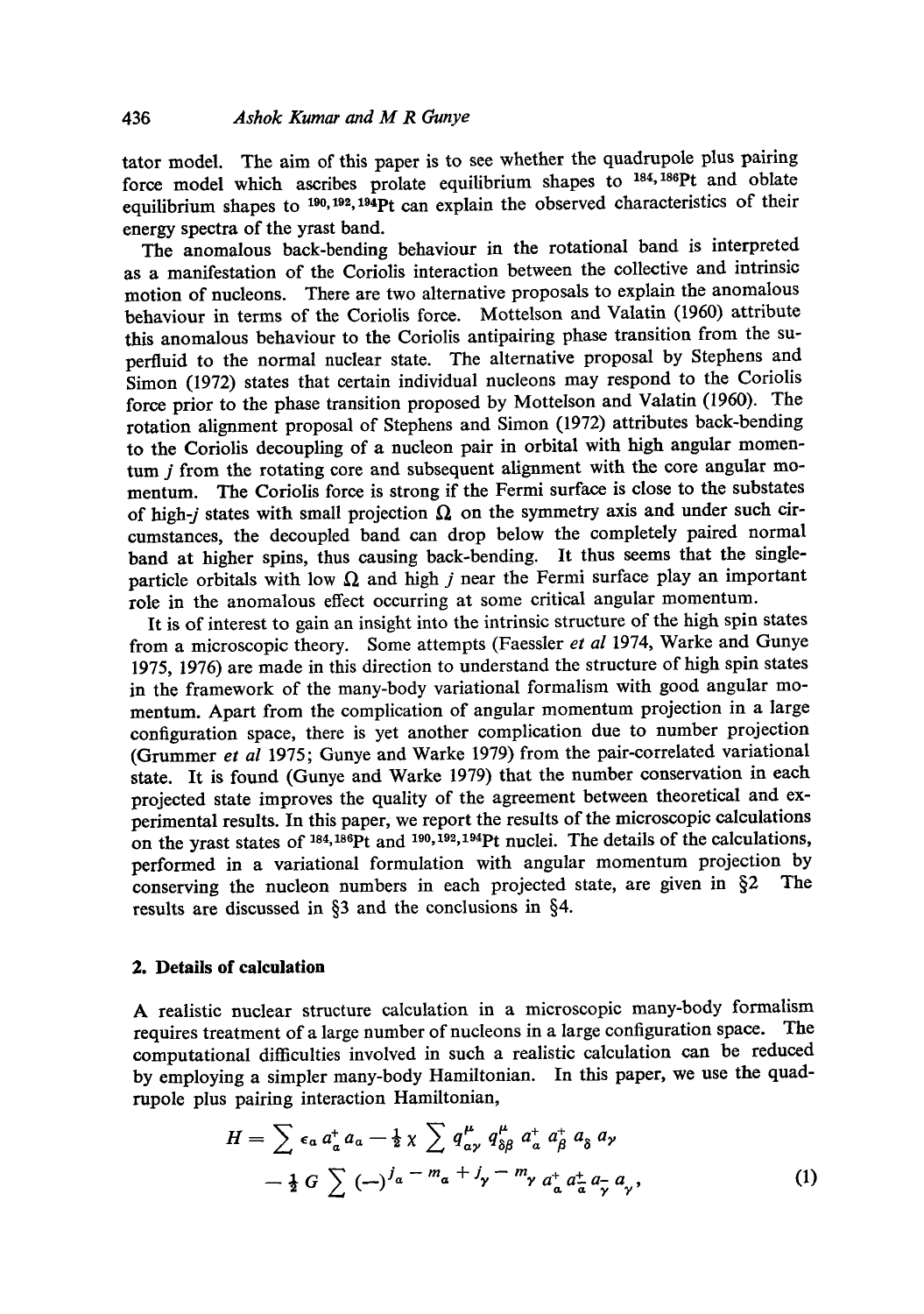where  $q^{\mu}$  is the quadrupole operator and  $\chi$  and G are the strengths of quadrupole and pairing interactions respectively. The subscript  $\alpha$  in (1) denotes all the quantum numbers  $(n_{a}, l_{a}, j_{a}, m_{a})$  necessary for the specification of a single-particle state with energy  $\epsilon_a$ . The parameters of this Hamiltonian in (1) are determined by Kumar and Baranger (1968) from the study of equilibrium deformation of heavy nuclei and we use their values in the present calculations. The intrinsic variational wavefunction is assumed to be axially symmetric in view of the fact that the nuclei under investigation are found (Kumar and Baranger 1968) to prefer axially symmetric equilibrium deformation. We have, however, not performed the calculations for  $^{188}Pt$ which is an axially asymmetric nucleus. The nuclear structure calculations in this nucleus xssPt are recently carried out by Sahu *et al* (1979) by a variational method of approximate angular momentum projection from a triaxial intrinsic wavefunction.

The trial wavefunction is taken to be the good angular momentum state  $\Psi_M^J$  ( $\beta$ ,  $\Delta_p$ ,  $\Delta_n$ ,  $\lambda_p$ ,  $\lambda_n$ ) projected from the intrinsic BCS state  $\Phi_o$  ( $\beta$ ,  $\Delta_p$ ,  $\Delta_n$ ,  $\lambda_p$ ,  $\lambda_n$ ). The deformation  $\beta$ , the pairing gaps  $\Delta_p$  and  $\Delta_n$  and the chemical potentials  $\lambda_p$  and  $\lambda_n$  are the variational parameters for each angular momentum state J. The suffixes p and n refer to proton and neutron respectively. The nuclear energy  $E<sup>J</sup>$  in the state  $J$  is calculated by minimising the expectation value of the Hamiltonian in  $(1)$ in the projected state  $\Psi_M^J$  (Warke and Gunye 1976). The energy minima are found by varying the parameters  $\beta$ ,  $\Delta_p$ ,  $\Delta_n$ ,  $\lambda_p$  and  $\lambda_n$  simultaneously. For each set of values of  $\beta$ ,  $\Delta_p$  and  $\Delta_p$ , the chemical potentials  $\lambda_p$  and  $\lambda_n$  are varied so as to yield the correct number  $Z$  of protons and  $N$  of neutrons for each angular momentum state J. The calculated number of nucleons are very sensitively dependent on  $\lambda_p$ and  $\lambda_n$  and it is, therefore, necessary to incorporate very fine variations of  $\lambda_p$  and  $\lambda_n$  in the variational procedure so as to obtain the correct number in each angular momentum state. In the present calculations, we have achieved an accuracy up to the fourth decimal place in the nucleon numbers in each state.

The values of the strength parameters  $\chi$  and G are estimated by Kumar and Baranger (1968) in a truncated configuration space of two major shells each for protons and neutrons by assuming an inert core with  $Z=40$  and  $N=70$ . The assumption of an inert core necessitates the modification of the nucleon charges and excitation energies. As is the standard practice (Kumar and Baranger 1968), we replace the bare nucleon charges by effective charges to simulate the effects of core-polarisation and configuration truncation. The simplest way to incorporate the effect of the neglected core on the projected energies is by renormalising the calculated energy spectra. We achieve it by introducing a parameter, namely the moment of inertia  $I_{\text{core}}$  of the core. The moment of inertia of the nucleus is assumed to be the sum of the moment of inertia  $I_{\text{core}}$  of the core and  $I_{\text{calc}}$  of the outer nucleons. The energy  $E_{\text{calc}}^J$ , computed by considering only the outer valence nucleons can be expressed as

$$
E_{\text{calc}}^{J} = J(J+1) \frac{\hbar^2}{2 I_{\text{calc}}}
$$
 (2)

and similarly, the corrected or the renormalised energy can be expressed as

$$
E_{\text{norm}}^{J} = J\left(J+1\right) \frac{\hbar^2}{2\left(I_{\text{core}} + I_{\text{calc}}\right)} = E_{\text{calc}}^{J} \left(\frac{I_{\text{calc}}}{I_{\text{core}} + I_{\text{calc}}}\right). \tag{3}
$$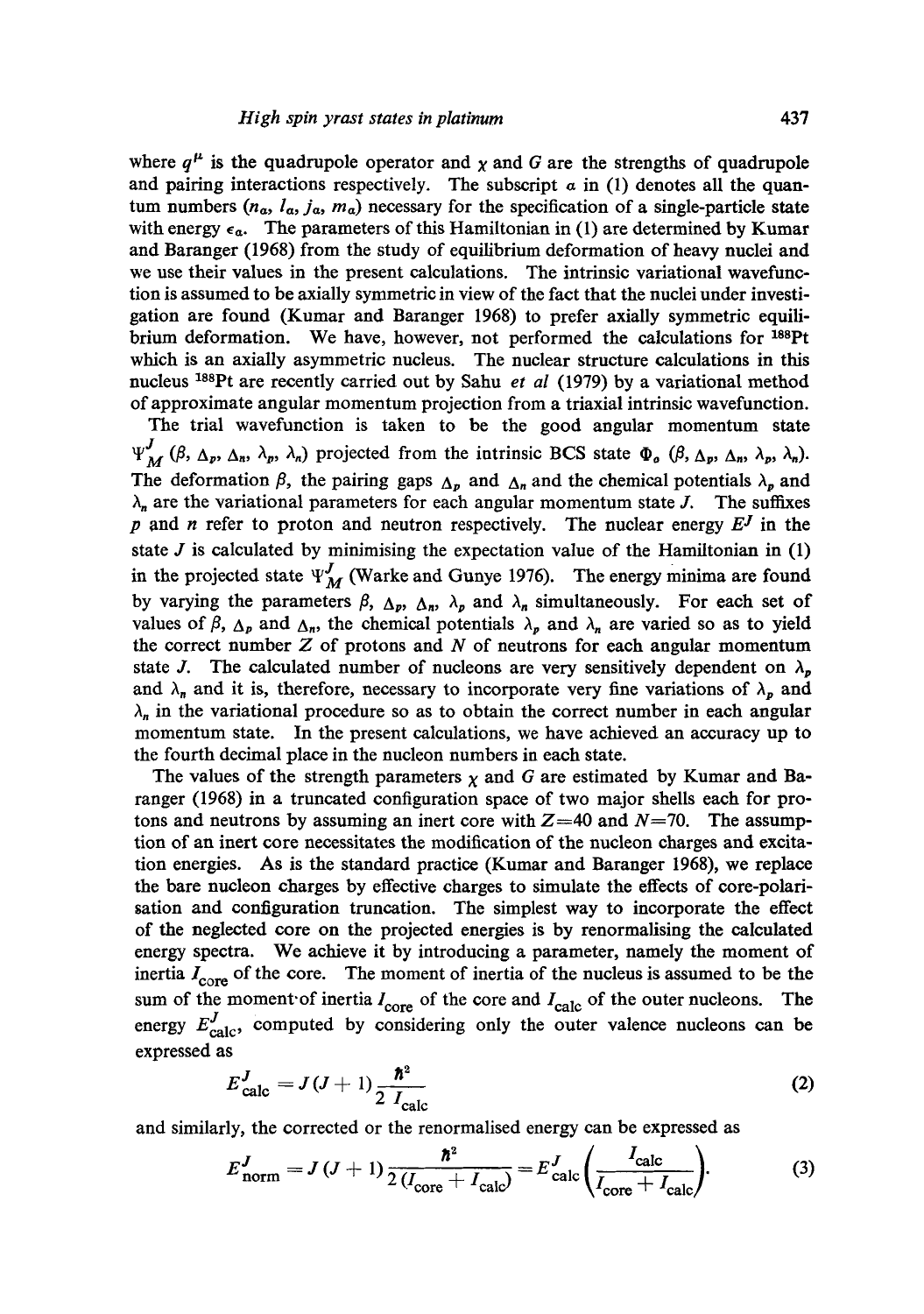## 438 *Ashok Kumar and M R Gunye*

Since the calculated energy  $E_{\text{calc}}^{J}$  deviates from the pure rotational pattern, the moment of inertia  $I_{\text{calc}}$  varies with the angular momentum J. The moment of inertia  $I_{\rm core}$  may either be a constant, at least for a set of states, or may vary with J. If  $I_{\text{core}}$  and  $I_{\text{calc}}$  vary with J in a similar manner, the ratio  $I_{\text{calc}}/(I_{\text{core}} + I_{\text{calc}} )$ in (3) would remain constant.

#### **3. Results and discussion**

It has been found (Kumar and Baranger 1968) that a prolate equilibrium shape is preferred for  $184,186$  Pt nuclei while the nuclei  $190,192,194$  Pt prefer an oblate equilibrium shape. For convenience we discuss their results separately.

# 3.1 The prolate nuclei  $184,186$   $Pt$

The calculated energy spectra in both the nuclei  $^{184}$ ,  $^{186}$ Pt are renormalised by choosing a suitable value of the parameter  $I_{\text{core}}$ . As discussed in § 2, the value  $I_{\text{core}}$  may either be a constant or vary with  $J$ . In these two prolate nuclei, we find that anoverall agreement with the experimental energy spectra can be obtained by choosing a constant value of the parameter  $I_{\text{core}}$ . We have employed the value  $I_{\text{core}} = 14\hbar^2/\text{MeV}$ for renormalisation of the energy spectra calculated from the variational microscopic calculations. The renormalised energy and the variational parameters  $\beta$ ,  $\Delta_p$ , and  $\Delta_n$  corresponding to the minimum of energy for each angular momentum state  $J$  are shown in tables 1 and 2 for  $184Pt$  and  $186Pt$  respectively. It is seen that the renormalised energies in both the nuclei are in good agreement with the corresponding experimental values, the maximum deviation being less than 100 keV for all the states except for  $J = 20$  in the case of <sup>184</sup>Pt where the deviation is

Table 1. The deformation  $\beta$ , the pairing gaps  $\Delta_p$  and  $\Delta_n$ , the energy  $E_{\text{norm}}$  obtained<br>from the renormalisation procedure, the experimental energy  $E_{\text{exp}}$ , the quadrupole<br>moment  $Q(J)$  and the  $B(E2; J \rightarrow J-2)$  value

| J                       | β    | $\Delta p$<br>(MeV) | Δл<br>(MeV) | $E_{norm}$<br>(MeV) | $E_{\rm exp}$<br>(MeV) | $-Q(J)$<br>(e <sub>b</sub> ) | $B(E2; J \rightarrow J-2)$<br>$(e^a b^2)$ |
|-------------------------|------|---------------------|-------------|---------------------|------------------------|------------------------------|-------------------------------------------|
| 0                       | 0.20 | 0.75                | 0.95        | 0.00                | 0.00                   |                              |                                           |
| $\mathbf{2}$            | 0.20 | 0.75                | 0.95        | 0.13                | 0.16                   | $1 - 30$                     | 0.53<br>$(0.78 \pm 0.04)$ t               |
| $\overline{\mathbf{4}}$ | 0.23 | 0.79                | 0.84        | 0.39                | 0.44                   | 1.65                         | 0.60                                      |
| 6                       | 0.23 | 0.79                | 0.59        | 0.78                | 0.80                   | $1 - 83$                     | 0.67                                      |
| 8                       | 0.23 | 0.79                | 0.33        | 1.24                | 1.23                   | 1.94                         | 0.72                                      |
| 10                      | 0.23 | 0.79                | 0.00        | $1-71$              | 1.73                   | 1.97                         | 0.75                                      |
| 12                      | 0.23 | 0.79                | 0.00        | 2.19                | 2.23                   | 2.04                         | 0.76                                      |
| 14                      | 0.20 | 0.75                | 0.00        | 2.73                | $2 - 75$               | 1.90                         | 0.65                                      |
| 16                      | 0.20 | 0.75                | 0.00        | 3.32                | 3.30                   | $1 - 89$                     | 0.66                                      |
| 18                      | 0.20 | 0.75                | 0.00        | 3.97                | $3 - 89$               | 1.89                         | 0.67                                      |
| 20                      | 0.20 | 0.75                | 0.00        | 4.67                | 4.52                   | 1.88                         | 0.68                                      |

?Richter *et al* (1979)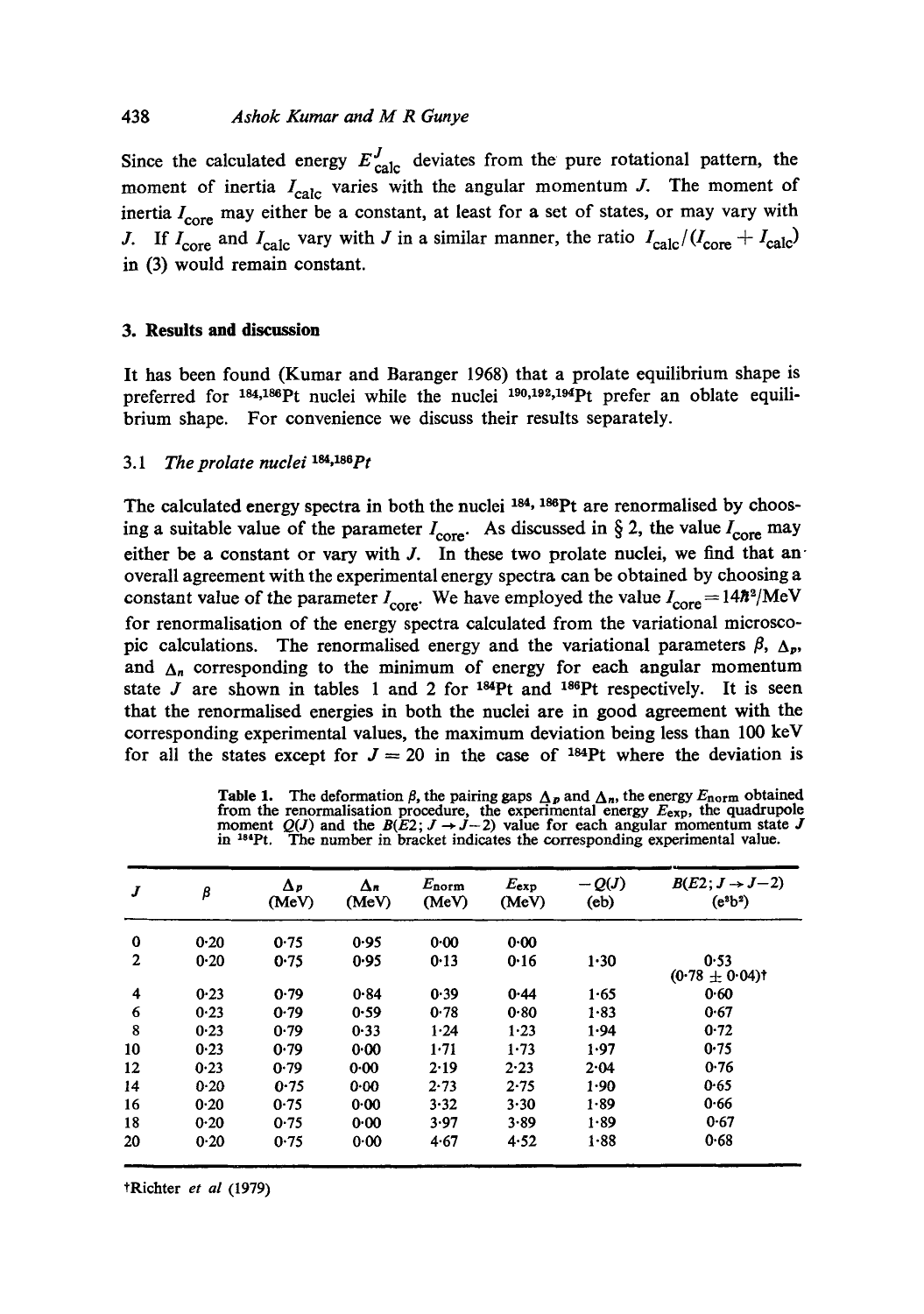| J        | $\pmb{\beta}$ | $\Delta_{P}$<br>(MeV) | Δĸ<br>(MeV) | $E_{\rm norm}$<br>(MeV) | $E_{\tt exp}$<br>(MeV) | $-Q(J)$<br>(e <sub>b</sub> ) | $B(E2; J \rightarrow J-2)$<br>$(e^2b^2)$ |
|----------|---------------|-----------------------|-------------|-------------------------|------------------------|------------------------------|------------------------------------------|
| $\bf{0}$ | $0-20$        | 0.73                  | 0.94        | 0.00                    | 0.00                   |                              |                                          |
| 2        | 0.20          | 0.73                  | 0.94        | 0.13                    | 0.19                   | 1.16                         | 0.43<br>$(0.59 \pm 0.03)$ t              |
| 4        | 0.23          | 0.77                  | 0.84        | 0.42                    | 0.49                   | 1.64                         | 0.59                                     |
| 6        | 0.23          | 0.77                  | 0.59        | 0.82                    | 0.88                   | 1.81                         | 0.67                                     |
| 8        | 0.23          | 0.77                  | 0.34        | 1.30                    | 1.34                   | 1.92                         | 0.71                                     |
| 10       | 0.23          | 0.77                  | 0.00        | 1.80                    | 1.86                   | 1.99                         | 0.74                                     |
| 12       | 0.23          | 0.77                  | 0.00        | 2.34                    | 2.34                   | 2.02                         | 0.76                                     |
| 14       | 0.20          | 0.73                  | 0.00        | 2.93                    | 2.83                   | 1.87                         | 0.66                                     |
| 16       | 0.20          | 0.73                  | 0.00        | 3.60                    |                        | 1.87                         | 0.67                                     |
| 18       | 0.20          | 0.73                  | 0.00        | 4.34                    |                        | 1.86                         | 0.68                                     |
| 20       | 0.20          | 0.73                  | 0.00        | $5 - 15$                |                        | 1.85                         | 0.69                                     |

**Table 2.** The deformation  $\beta$ , the pairing gaps  $\Delta_p$  and  $\Delta_n$ , the energy  $E_{\text{norm}}$  obtained from the renormalisation procedure, the experimental energy  $E_{\text{exp}}$ , the quadrupole moment  $Q(J)$  and the  $B(E2; J \rightarrow J-2)$  value for each angular momentum state J in 189Pt. The number in bracket indicates the corresponding

tRichtcr *et al* (1979)



**Figure 1.** The calculated (dashed curve) and the experimental (solid curve) values of the energy  $E(J)$  for each angular momentum state J in  $^{184}Pt$  (right) and  $^{186}Pt$  (left) are plotted as a function of  $J(J+1)$ .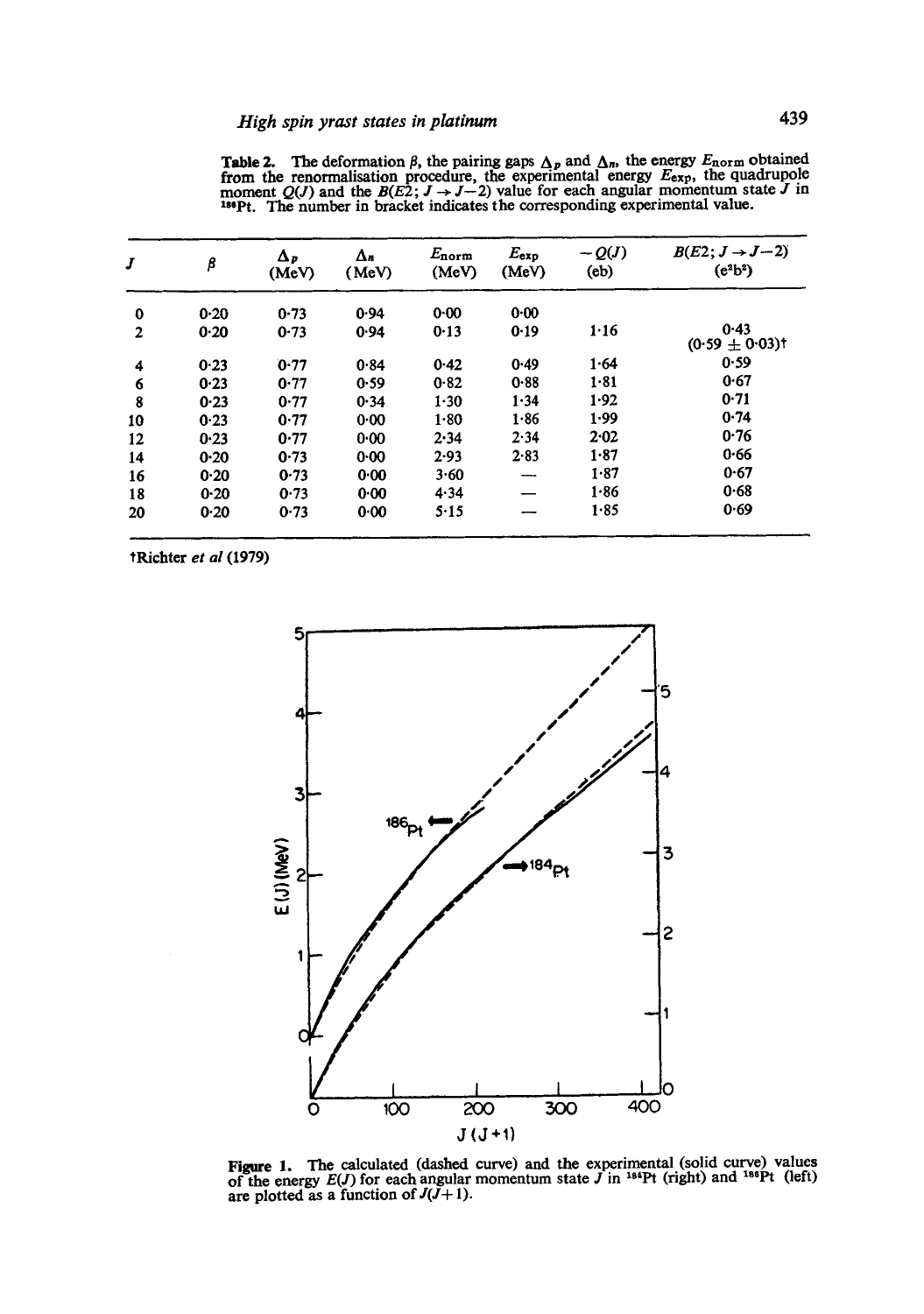150 keV. In order to visualise the agreement between the calculated and experimental energy spectra at a glance, we have plotted the energy  $E(J)$  as a function of  $J (J + 1)$  for the nuclei <sup>184, 186</sup>Pt in figure 1. This plot brings out the salient feature of a departure of the energy spectra from the simple rotational structure based on a single band. The back-bending behaviour is conventionally illustrated by the familiar S-shaped curve by plotting the moment of inertia  $I$  as a function of square of rotational frequency  $\omega$  for each angular momentum state J. It should be stressed here that the calculated energies should be in very precise agreement with the experimental energies so as to reproduce the characteristic experimental S curve. Since the microscopic calculations with the simple quadrupole-plus-pairing force model cannot yield such precise agreement, one can only expect to see the trend of the I vs  $\omega^2$  curve. The theoretical and experimental back-bending curves for  $184$ Pt are shown in figure 2.

It is seen from the results shown in tables 1 and 2 that the deformation  $\beta$  for both the nuclei 184, 186Pt is same ( $\beta$ =0.20) for all the yrast states except those with  $4 \leq J \leq 12$ for which it assumes a larger value ( $\beta$  = 0.23). The pairing gap  $\Delta_p$  for protons remains almost the same for all the yrast states up to  $J = 20$  in both the nuclei. The situation in the corresponding case of neutrons is, however, quite different. The pairing gap  $\Delta_n$  for neutrons in both the nuclei remains nearly the same for the yrast states up to  $J = 4$  and then decreases smoothly with the increase in J until it vanishes at  $J = 10$  so as to remain zero for all higher states with  $J \ge 10$ . Thus the observed back-bending in these nuclei at a critical angular momentum  $J_c = 10$  can be due to the vanishing of the neutron pairing gap  $\Delta_n$  at  $J = 10$ . We have plotted in figure 3 the pairing gaps  $\Delta_p$  and  $\Delta_n$  as a function of J for both the nuclei to illustrate this point.

The back-bending in a given nucleus would also depend in detail on the structure



Figure 2. The calculated (dashed) and the experimental (solid) curves of the moment of inertia as a function of the square of the rotational frequency are plotted in the case of <sup>184</sup>Pt.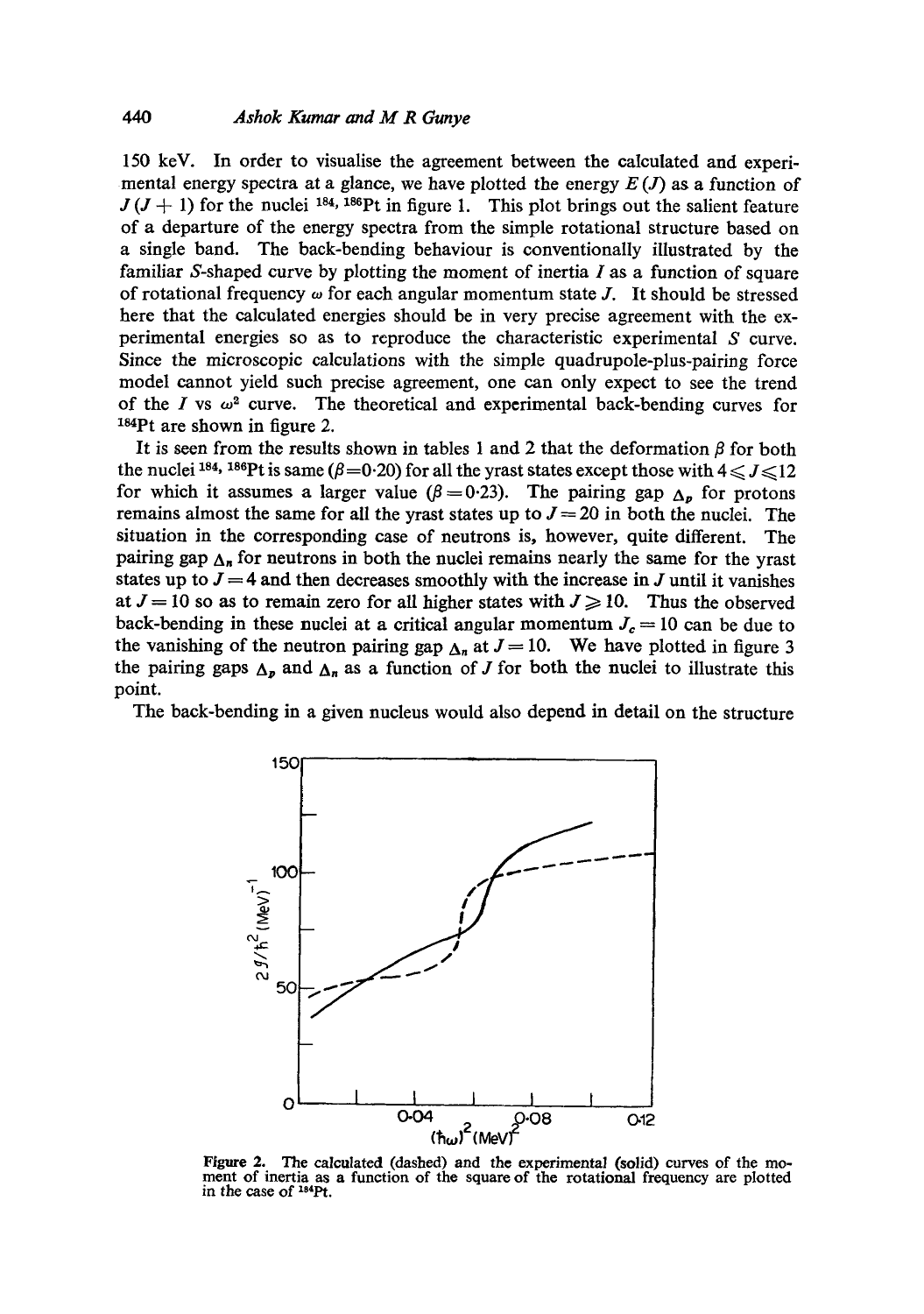of single-particle orbitals near the Fermi surface of protons and neutrons. The phenomenological approach of Stephens and Simon (1972) is based on decoupling of bands where the Coriolis effects in high-j single-particle orbitals near the Fermi surface play an important role. We find that in the range of deformation relevant for these nuclei there is no orbital of high-j with low- $\Omega$  near the proton Fermi surface. As regards the neutron states, the only high-j orbital near the neutron Fermi surfaces of both the nuclei in the relevant range of deformation is the  $\Omega = 9/2$  substate, predominantly from the  $i_{13/2}$  state. Since the Coriolis force is weak for high  $\Omega$  substates, the back-bending probably cannot result from a decoupling of a neutron pair in this  $i_{13/2}$  orbit near the neutron Fermi surface.

# 3.2 *The oblate nuclei* <sup>190,192,194</sup>Pt

The calculated energy spectra in these nuclei are renormalised by introducing the parameter  $I_{\text{core}}$  as discussed in § 2. The moment of inertia  $I_{\text{core}}$  may either be a constant, at least for a set of states, or may vary with J. In these oblate nuclei, we find that for the states with  $J \ge 12$ , an overall agreement with the experimental energy spectra can be obtained by choosing a constant value  $I_{\text{core}} = 14.5 \hbar^2/\text{MeV}$ . We find, however, that for  $J \le 10$ , the value  $I_{\text{core}}$  varies with J keeping the ratio  $I_{\text{calc}}/I$  $(I_{\text{core}} + I_{\text{calc}})$  nearly constant for all the yrast states with  $4 \leq J \leq 10$ . The value of this ratio is, however, slightly larger for  $J = 2^+$  states in these platinum isotopes. We have renormalised the calculated energy spectra of all the three oblate platinum nuclei by fixing the ratio  $I_{\text{calc}}/(I_{\text{core}} + I_{\text{calc}})$  so as to reproduce the observed excitation energy of  $J = 6$  yrast state in each nucleus. To obtain a more accurate energy of  $2<sup>+</sup>$  yrast states, one may have to take into account the interaction between the oblate and prelate intrinsic states.

The renormalised energy and the variational parameters  $\beta$ ,  $\Delta_p$  and  $\Delta_n$  corresponding to the minimum of energy for each angular momentum state  $J$  are shown in tables 3, 4 and 5 for  $190$ Pt,  $192$ Pt and  $194$ Pt respectively. It can be seen from these



Figure 3. The pairing gaps  $\Delta_p$  for protons (solid curve) and  $\Delta_n$  for neutrons (dashed curve) corresponding to the minimum in energy are plotted as function of angular momentum  $\tilde{J}$ . The curves a and b refer to  $184$ Pt and  $186$ Pt respectively.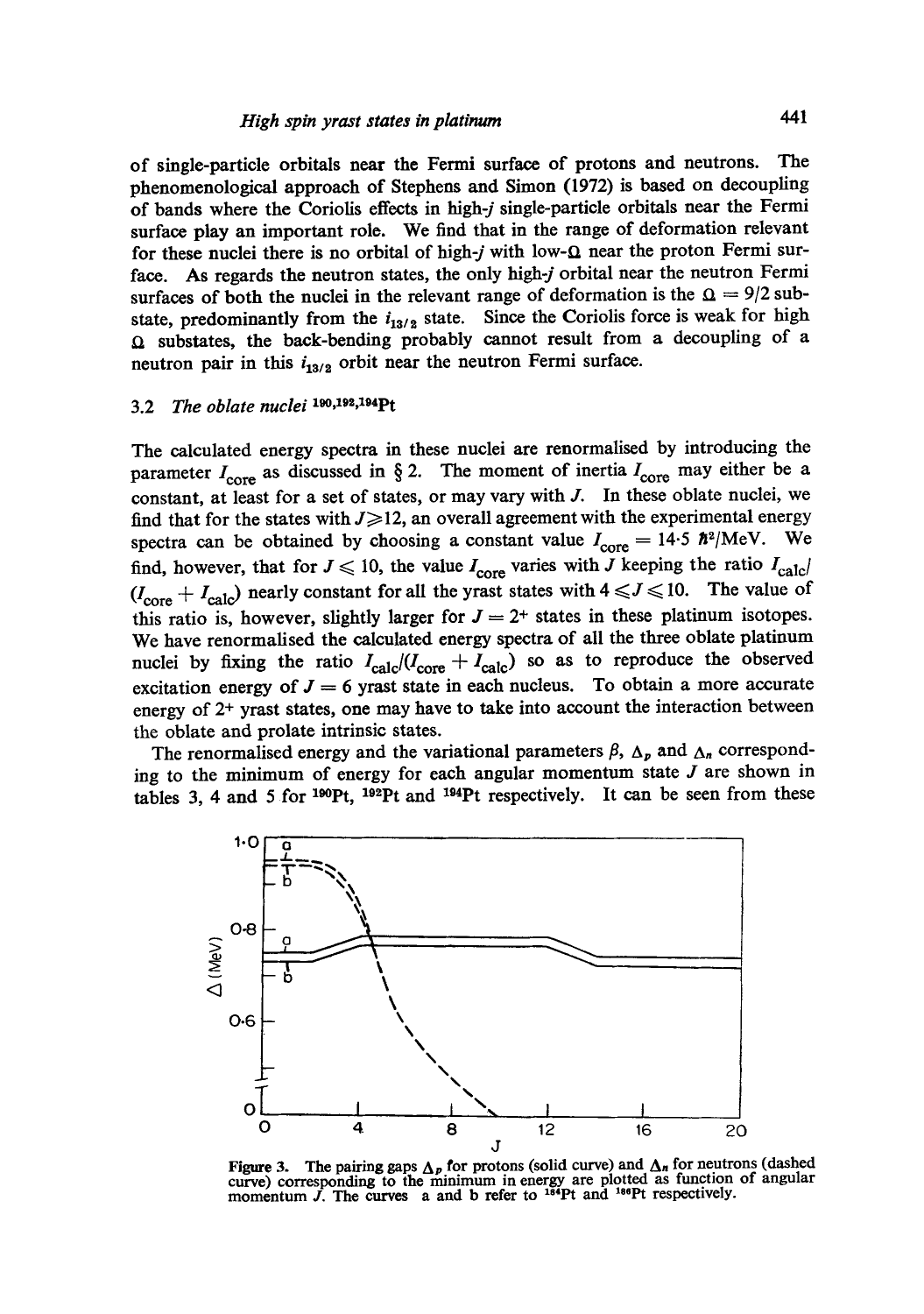tables that the renormalised energies are in fair agreement with the corresponding experimental energies, the maximum deviation being about 130 keV in  $190,193$  pt and about 200 keV in  $^{194}$ Pt. In order to visualise the agreement between the calculated and the experimental energy spectra at a glance we have plotted the energy  $E(J)$ as a function of  $J(J+1)$  in figure 4 for <sup>190, 192</sup>Pt. These plots clearly bring out the salient feature of the departure of the energy spectra from the simple rotational picture based on a single band. The drastic change in the slope of the curves  $E(J)$  vs  $J(J+1)$  at  $J=10$  in figure 4 indicates the anomalous back-bending observed in the energy spectra of the yrast states in these nuclei. As this back-bending behaviour is conventionally illustrated by the I vs  $\omega^2$  plot, we have plotted in figure 5 the theoretical and experimental back-bending curves in  $^{190}$ Pt for comparison. Since the microscopic calculations with the simple quadrupole-plus-pairing force model cannot yield precise agreement in energy of each individual state, one should expect to see only the trend of the I vs  $\omega^2$  curve.

It is seen from the results shown in tables 3, 4 and 5 that the deformation  $\beta$  is the same ( $\beta = -0.18$  in <sup>190,192</sup>Pt and  $\beta = -0.16$  in <sup>194</sup>Pt) for all the yrast states except those with  $4 \leq J \leq 8$  for which it is large in magnitude by 0.02. It should be mentioned here that the deformation corresponding to the energy minimum of the projected  $J=0$  ground state in all 190, 192, 194Pt isotopes is slightly larger in magnitude than that obtained (Kumar and Baranger 1968) from the energy minimum of the intrinsic state of the nuclei.

In all the three platinum nuclei under investigation, the pairing gap  $\Lambda_p$  for protons remains nearly constant for all the yrast states, as seen from tables 3, 4 and 5. The neutron pairing gap  $\Delta_n$ , however, remains nearly constant for the first three yrast states with  $J \leq 4$  and then decreases with increasing J till it vanishes suddenly

| J              | β       | $\Delta_{\nu}$<br>(MeV) | $\Delta_n$<br>(MeV) | $E_{norm}$<br>(MeV) | $E_{exp}$<br>(MeV) | Q(J)<br>(e <sub>b</sub> ) | $B(E2; J \rightarrow J-2)$<br>$(e^a b^a)$ |
|----------------|---------|-------------------------|---------------------|---------------------|--------------------|---------------------------|-------------------------------------------|
| $\bf{0}$       | $-0.18$ | 0.65                    | 1.04                | 0.00                | 0.00               |                           |                                           |
| $\overline{2}$ | $-0.18$ | 0.65                    | 1.04                | 0.20                | 0.30               | $1 - 17$                  | 0.42<br>$(0.49 \pm 0.14)$                 |
| 4              | $-0.20$ | 0.63                    | 0.98                | 0.69                | 0.74               | 1.64                      | 0.59                                      |
| 6              | $-0.20$ | 0.63                    | 0.69                | 1.29                | 1.29               | $1 - 82$                  | 0.66                                      |
| 8              | $-0.20$ | 0.63                    | 0.69                | $1 - 88$            | 1.92               | 1.91                      | 0.72                                      |
| 10             | $-0.18$ | 0.65                    | 0.00                | 2.41                | 2.54               | 1.98                      | 0.74                                      |
| 12             | $-0.18$ | 0.65                    | 0.00                | 2.65                | 2.73               | 1.87                      | 0.63<br>(>0.22)††<br>$(-0.11)^*$          |
| 14             | $-0.18$ | 0.65                    | $0 - 00$            | 3.13                | 3.07               | 1.90                      | 0.64                                      |
| 16             | $-0.18$ | 0.65                    | $0 - 00$            | 3.65                | 3.58               | 1.92                      | 0.65                                      |
| 18             | $-0.18$ | 0.65                    | 0.00                | 4.19                | 4.21               | 1.93                      | 0.66                                      |
| 20             | $-0.18$ | 0.65                    | 0.00                | 4.76                |                    | 1 94                      | 0.67                                      |

**Table 3.** The deformation  $\beta$ , the pairing gaps  $\Delta_p$  and  $\Delta_n$ , the energy  $E_{\text{norm}}$  obtained from the renormalisation procedure, the experimental energy  $E_{\text{exp}}$ , the quadrupole moment  $Q(J)$  and the  $B(E2; J \rightarrow J-2)$  val l'°Pt. The numbers in bracket indicate the corresponding experimental values.

?Richter *et al* (1979)

??Hjorth *et al* (1976)

\*Piiparinen *et al* (1975)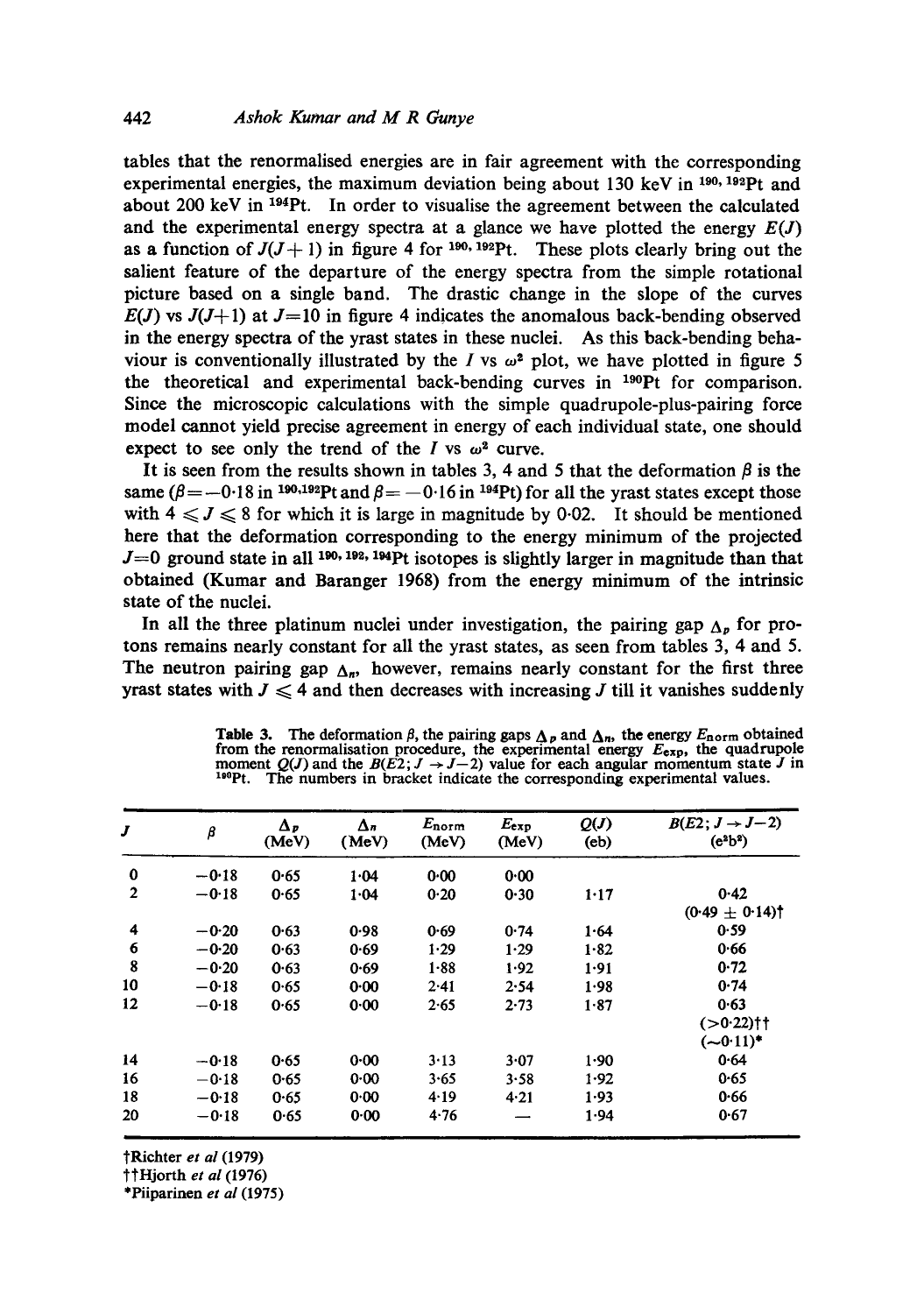Table 4. The deformation  $\beta$ , the pairing gaps  $\Delta_p$  and  $\Delta_n$ , the energy  $E_{\text{norm}}$ obtained from the renormalisation procedure, the experimental energy  $E_{\text{exp}}$ , the quadrupole moment  $Q(J)$  and the  $B(E2; J \rightarrow J-2)$  value for each angular momentum state J in <sup>192</sup>Pt. The numbers in bracket indicate the experimental values.

| J              | β       | Δp<br>(MeV) | Δ.<br>(MeV) | $E_{\rm norm}$<br>(MeV) | $E_{\tt exp}$<br>(MeV) | Q(J)<br>(e <sub>b</sub> ) | $B(E2:J\rightarrow J-2)$<br>$(e^2 b^2)$ |
|----------------|---------|-------------|-------------|-------------------------|------------------------|---------------------------|-----------------------------------------|
| $\bf{0}$       | $-0.18$ | 0.64        | 0.98        | 0.00                    | 0.00                   |                           |                                         |
| $\overline{2}$ | $-0.18$ | 0.64        | 0.98        | 0.26                    | 0.32                   | 1.16                      | 0.34                                    |
|                |         |             |             |                         |                        |                           | $(0.34 + 0.02)$ t                       |
| 4              | $-0.18$ | 0.64        | 0.98        | 0.71                    | 0.79                   | $1 - 48$                  | 0.49                                    |
|                |         |             |             |                         |                        |                           | $(0.58 \pm 0.03)$ t                     |
| 6              | $-0.20$ | 0.61        | 0.65        | 1.37                    | 1.37                   | 1.80                      | 0.63                                    |
|                |         |             |             |                         |                        |                           | $(0.47 + 0.18)$ t                       |
| 8              | $-0.20$ | $0 - 61$    | 0.65        | 1.99                    | 2.02                   | 1.91                      | 0.72                                    |
| 10             | $-0.18$ | 0.64        | $0 - 00$    | 2.42                    | 2.52                   | 1.79                      | 0.57                                    |
| 12             | $-0.18$ | 0.64        | 0.00        | 2.64                    | 2.62                   | 1.82                      | 0.58                                    |
|                |         |             |             |                         |                        |                           | $(1.62 \pm 0.26)$                       |
|                |         |             |             |                         |                        |                           | $(-0.27)$ tt                            |
| 14             | $-0.18$ | 0.64        | 0.00        | 3.14                    | 3.00                   | $1 - 85$                  | 0.62                                    |
| 16             | $-0.18$ | 0.64        | 0.00        | 3.66                    | 3.54                   | 1.87                      | 0.63                                    |
| 18             | $-0.18$ | 0.64        | 0.00        | 4.20                    | 4.20                   | 1.88                      | 0.64                                    |
| 20             | $-0.18$ | 0.64        | 0.00        | 4.93                    | 4.95                   | 1.90                      | 0.64                                    |

?Johnson *et al* (1977)

t?Piiparinen *et al* (1975)

Table 5. The deformation  $\beta$ , the pairing gaps  $\Delta_p$  and  $\Delta_n$ , the energy  $E_{\text{norm}}$  obtained from the renormalisation procedure, the experimental energy  $E_{\text{exp}}$ , the quadrupole moment Q (J) and the B (E 2:  $J \rightarrow J-2$ ) value for each angular momentum state J in <sup>194</sup>Pt. The numbers in bracket indicate the corresponding experimental values.

| J            | β       | $\Delta p$<br>(MeV) | $\Delta n$<br>(MeV) | $E_{\rm norm}$<br>(MeV) | $E_{exp}$<br>(MeV) | Q(J)<br>(e <sub>b</sub> ) | $B(E2:J\rightarrow J-2)$<br>$(e^2 b^2)$ |
|--------------|---------|---------------------|---------------------|-------------------------|--------------------|---------------------------|-----------------------------------------|
| $\bf{0}$     | $-0.16$ | 0.65                | 0.91                | 0.00                    | 0.00               |                           |                                         |
| $\mathbf{z}$ | $-0.16$ | 0.65                | 0.91                | 0.20                    | 0.33               | $1 - 08$                  | 0.29                                    |
|              |         |                     |                     |                         |                    | $(0.63 \pm 0.06)$ t       | $(0.32 \pm 0.03)$ <sup>††</sup>         |
| 4            | $-0.18$ | 0.62                | 0.86                | 0.73                    | 0.81               | 1.52                      | 0.52                                    |
|              |         |                     |                     |                         |                    | $(0.5 \pm 1.0)$ t         | $\pm$ 0.14)tt<br>(0.47)                 |
| 6            | $-0.18$ | 0.62                | 0.60                | $1 - 41$                | $1 - 41$           | 1.68                      | 0.58                                    |
|              |         |                     |                     |                         |                    |                           | $(0.48 \pm 0.14)$ tt                    |
| 8            | $-0.18$ | 0.62                | 0.60                | 2.09                    | 2.10               | 1.77                      | 0.62                                    |
|              |         |                     |                     |                         |                    |                           | $(0.36 \pm 0.11)$ tt                    |
| 10           | $-0.16$ | 0.65                | 0.00                | 2.24                    | 2.44               | 1.62                      | 0.49                                    |
| 12           | $-0.16$ | 0.65                | 0.00                | 2.64                    | 2.83               | 1.67                      | 0.51                                    |
| 14           | $-0.16$ | 0.65                | 0.00                | 2.91                    |                    | 1.73                      | 0.54                                    |
| 16           | $-0.16$ | 0.65                | 0.00                | $3 - 33$                |                    | 1.76                      | 0.54                                    |
|              | $-0.16$ | 0.65                | 0.00                | 3.98                    |                    | 1.78                      | 0.54                                    |
| 18           | $-0.16$ | 0.65                | 0.00                | 4.90                    |                    | 1.80                      | 0.55                                    |
| 20           |         |                     |                     |                         |                    |                           |                                         |

tBaktash *et al* (1978)

ttStelzer *et al* (1977)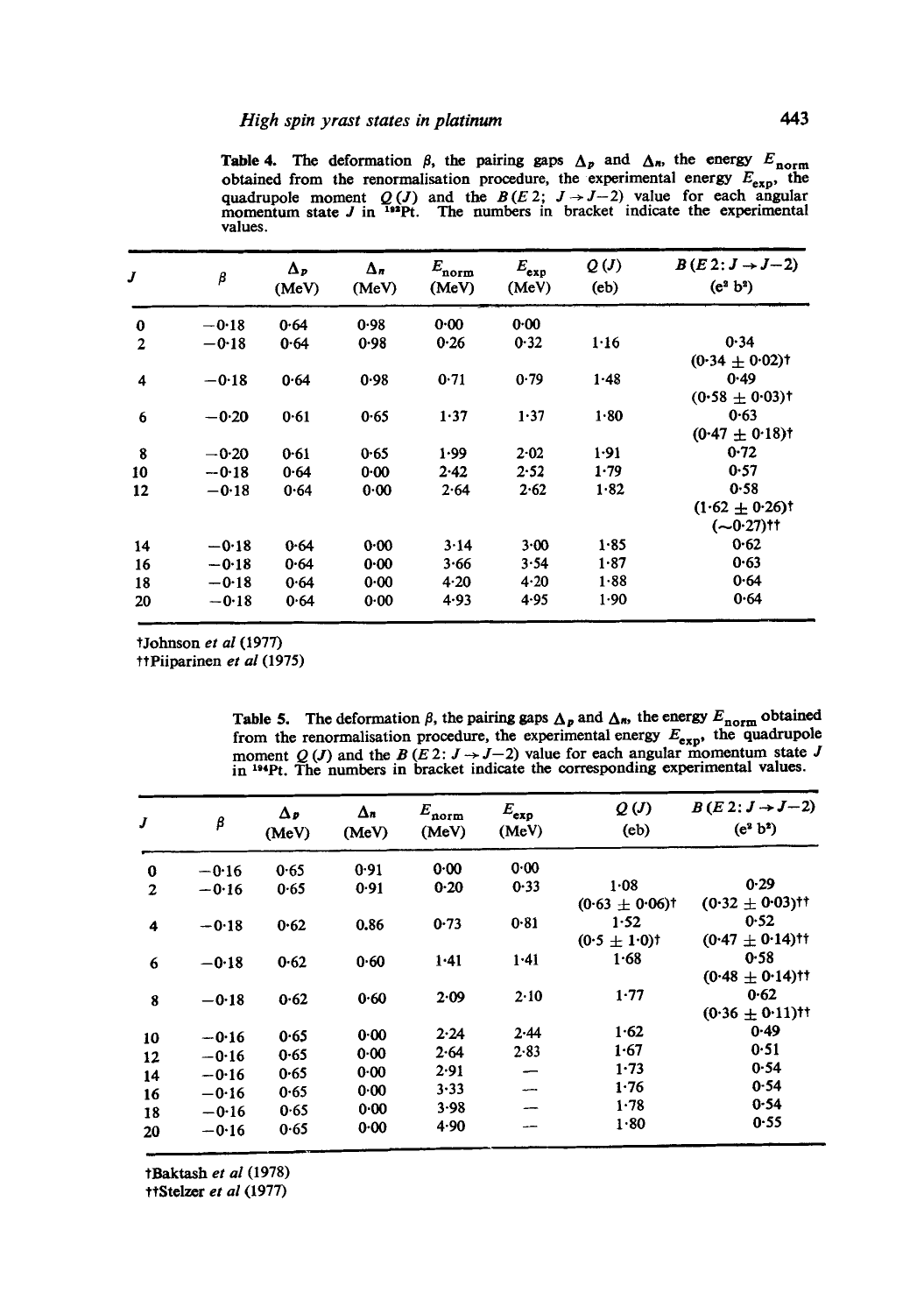

Figure 4. The calculated (dashed curve) and the experimental (solid curve) values of the energy  $E(J)$  for each angular momentum state  $J$  in <sup>190</sup>Pt (right) and <sup>192</sup>Pt (left) are plotted as a function of  $J(J+1)$ .

at  $J=10$ , remaining zero for all the higher spin states. The plots of the pairing gaps  $\Delta_p$  and  $\Delta_n$  as a function of J for all the three nuclei are shown in figure 6. The drastic back-bending observed in these nuclei  $190, 192, 194$  pt at the critical angular momentum  $J_c=10$  can thus be due to the sudden vanishing of the neutron pairing gap  $\Delta_n$  at  $J=10$ .

In view of the fact that these 190, 192, 194Pt isotopes exhibit a sharp back-bending at a critical angular momentum  $J_c=10$ , it is worthwhile to mention the single-particle states at the Fermi surface of nucleons since the back-bending also depends in detail on the structure of these single-particle orbitals near the Fermi surface of protons and neutrons. We find that there is no orbital of high-j near the proton Fermi surface of the nuclei  $190, 192, 194$  Pt. However, the situation in the vicinity of the neutron Fermi surface in the region of deformation relevant for these nuclei is quite different. The substates  $\Omega = 1/2$  and  $\Omega = 3/2$  from predominantly  $i_{13/2}$  orbital are quite close to the neutron Fermi surface of these nuclei. Since the Coriolis force is strong for low  $\Omega$  substates of high j orbitals near the Fermi surface, the decoupling of a neutron pair from these low  $\Omega$  substates of  $i_{13/2}$  orbit can give rise to the observed back-bending at the critical angular momentum in the three platinum nuclei <sup>190, 192, 194</sup>Pt.

The quadrupole moment  $Q(J)$  and the  $B(E2; J \rightarrow J-2)$  values in all the nuclei of platinum under consideration are calculated by employing the number-conserved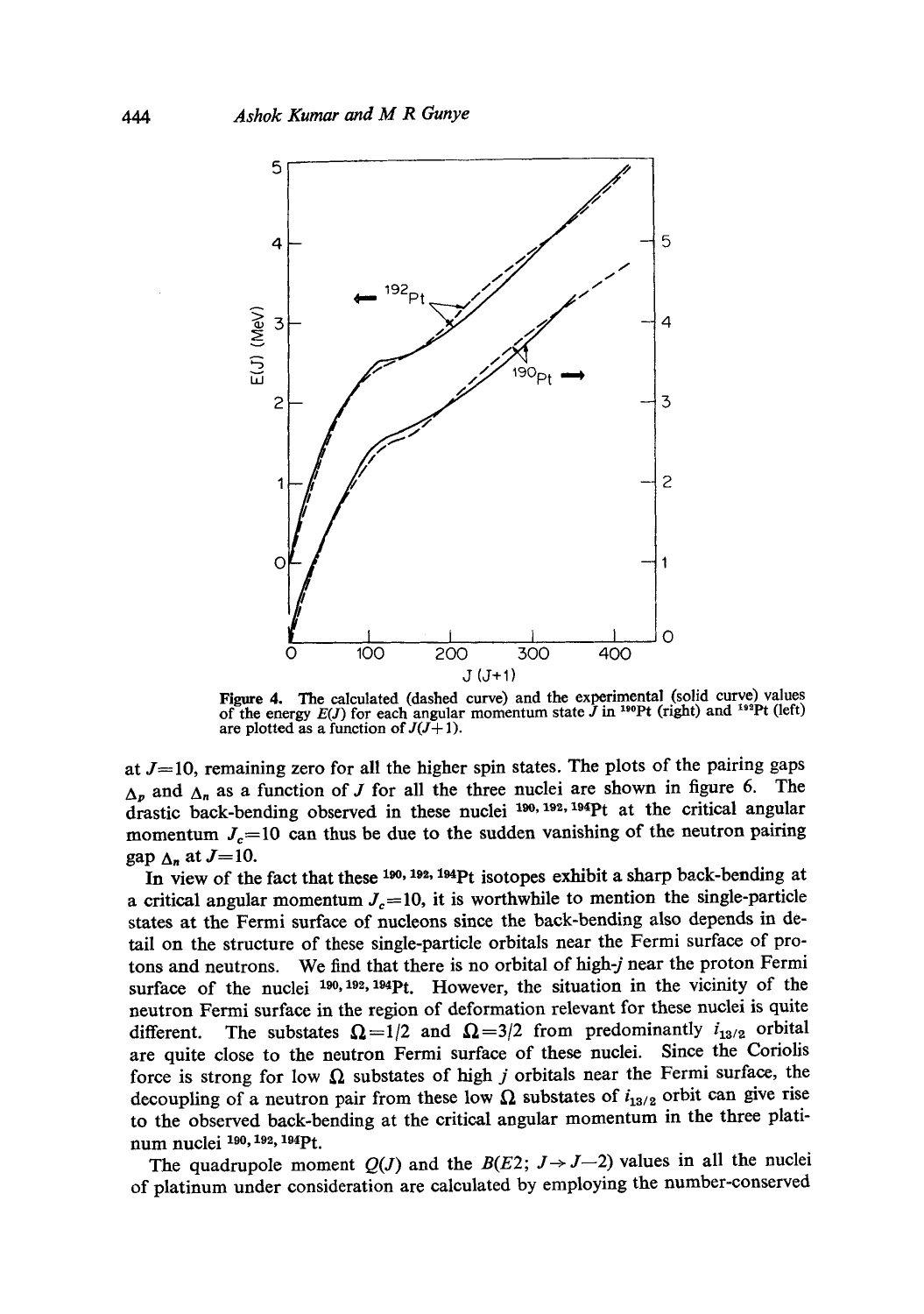

Figure 5. The calculated (dashed) and the experimental (solid) curves of the moment of inertia as a function of square of the rotational frequency are plotted in the case of  $190Pt$ .

projected wavefunctions for each angular momentum state. The effects of corepolarisation are simulated by ascribing effective charges  $e_n = (1+1.5 \text{ Z}/A)e$  and  $e_n=1.5$  (Z/A)e (Kumar and Baranger 1968) to protons and neutrons respectively. The computed values of  $Q(J)$  and  $B(E2)$  for each J are shown in tables 1 to 5 for 184Pt, <sup>186</sup>Pt, <sup>190</sup>Pt, <sup>192</sup>Pt and <sup>194</sup>Pt, respectively. Unfortunately, the experimental values of  $O(J)$  and  $B(E2)$  for these nuclei are scanty in literature. However, as seen from tables 1 to 5, the calculated  $B(E2)$  values for the  $\gamma$ -transitions are in good agreement with the corresponding experimental values available in all the nuclei. Special mention can be made for  $192$ Pt and  $194$ Pt where experimental  $B(E2)$  values are available up to  $J \simeq 8^+$ . Our calculated  $B(E2)$  values are in fair agreement with the experimental values.

To correlate the B6hr-Mottelson collective model and the microscopic approach followed in this paper, we have calculated the intrinsic quadrupole moment  $Q^0$ from the  $O(J)$  values as well as from the  $B(E2)$  values using the following collective model relations:

$$
Q(J) = -\frac{J}{2J+3} Q_0,
$$
  
\n
$$
B(E2; J \rightarrow J-2) = \frac{15}{32\pi} \frac{J(J-1)}{(2J-1)(2J+1)} Q_0^2.
$$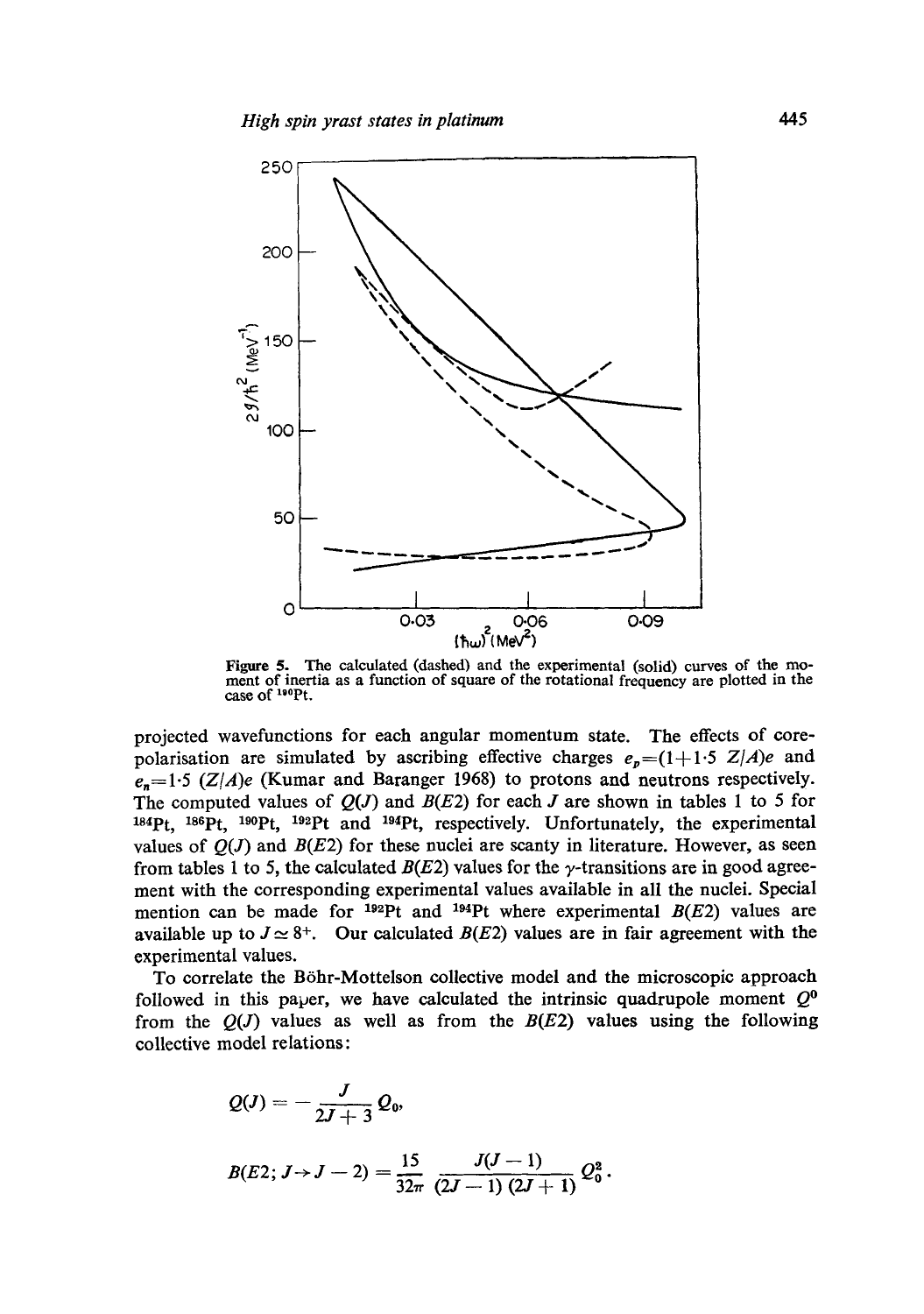

Figure 6. The pairing gaps  $\Delta_p$  for protons (solid curve) and  $\Delta_n$  for neutrons (dashed curve) corresponding to the minimum in energy are plotted as function of angular momentum J. The curves a, b, and c refer to <sup>190</sup>P

It is found that in all the nuclei 184, 186, 190, 192, 194Pt, the  $Q_0(Q)$  extracted from the quadrupole moment  $Q(J)$  agrees well with the corresponding  $Q_0(E2)$  obtained from  $B(E2)$  value for all the angular momentum states J. In general,  $Q_0(Q)$  is slightly less than the corresponding  $Q_0(E2)$  value, the maximum difference being about 0.1 eb. Our calculations indicate a systematic trend in the behaviour of both  $Q_0$  values as deformation changes for different angular momentum states. We find that in <sup>184, 186</sup>Pt, the average value of the intrinsic quadrupole moment  $Q_0$  is 4.2 eb for all the states except those with  $4 \leq J \leq 12$  for which the  $Q_0$  value is 4.6 eb. In the case of <sup>190</sup>, <sup>192</sup>Pt, the average value of  $Q_0$  is 4.1 eb for all the states except those with  $4 \leq l \leq 8$  for which the  $Q_0$  value is 4.5 eb and for <sup>194</sup>Pt the average value of  $Q_0$  is 3.8 eb for all the states except those with  $4 \leq J \leq 8$  for which the value is 4.2 eb.

### **4. Conclusions**

The microscopic formalism of variation with number conserved projected states is applied to study the high spin yrast states of prolate platinum isotopes 184, 186Pt and oblate platinum isotopes <sup>190, 192, 194</sup>Pt. The energy spectra, quadrupole moments and  $B(E2)$  values are calculated by employing the nuclear Hamiltonian consisting of quadrupole-plus-pairing interactions. The deformation  $\beta$ , the pairing gaps  $\Delta_p$  and  $\Delta_n$  and the chemical potentials  $\lambda_p$  and  $\lambda_n$  are varied simultaneously to obtain the energy minima and to conserve the number of nucleons in each angular momentum state. The effect of core polarisation is simulated by ascribing effective charges to the nucleons and by introducing the moment of inertia of the core to renormalise the energy spectra. The computed  $B(E2)$  values and the energy spectra are in fair agreement with the available experimental data. The drastic back-bending observed in <sup>190</sup>,<sup>192</sup>,<sup>194</sup>Pt at a critical angular momentum  $J_c = 10$  can be due to the sudden